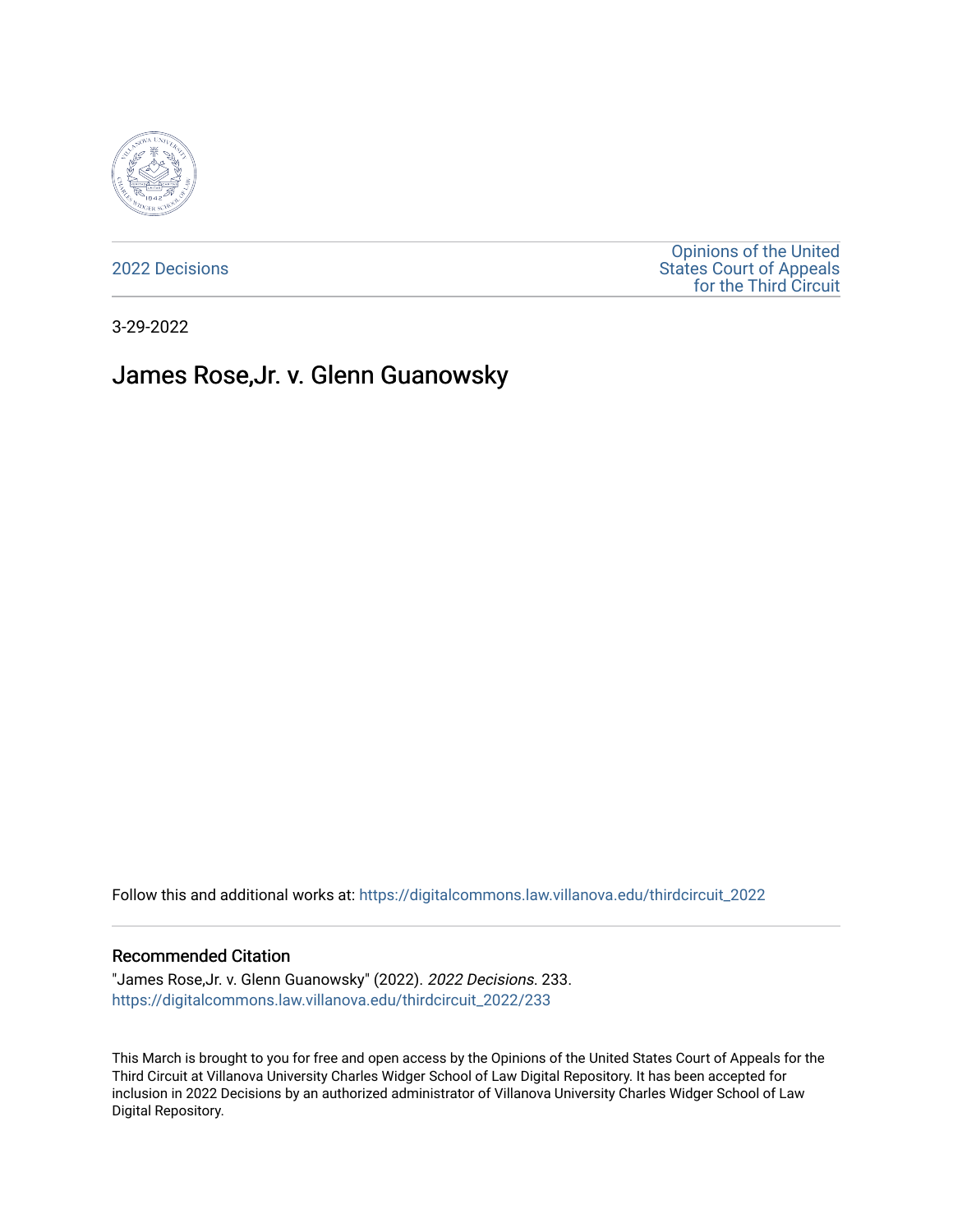## **CLD-107 NOT PRECEDENTIAL**

## UNITED STATES COURT OF APPEALS FOR THE THIRD CIRCUIT

\_\_\_\_\_\_\_\_\_\_\_

No. 21-3280 \_\_\_\_\_\_\_\_\_\_\_

JAMES E. ROSE, JR., Appellant

v.

GLENN GUANOWSKY, Esq., Counsel for Lehigh Valley Health Network

\_\_\_\_\_\_\_\_\_\_\_\_\_\_\_\_\_\_\_\_\_\_\_\_\_\_\_\_\_\_\_\_\_\_\_\_

On Appeal from the United States District Court for the Eastern District of Pennsylvania (D.C. Civil Action No. 5-21-cv-00875) District Judge: Honorable Jeffrey L. Schmehl

\_\_\_\_\_\_\_\_\_\_\_\_\_\_\_\_\_\_\_\_\_\_\_\_\_\_\_\_\_\_\_\_\_\_\_\_

Submitted on Appellee's Motion for Summary Action Pursuant to Third Circuit LAR 27.4 and I.O.P. 10.6 March 17, 2022 Before: AMBRO, SHWARTZ, and BIBAS, Circuit Judges

> (Opinion filed: March 29, 2022) \_\_\_\_\_\_\_\_\_

> > OPINION\* \_\_\_\_\_\_\_\_\_

PER CURIAM

<sup>\*</sup> This disposition is not an opinion of the full Court and pursuant to I.O.P. 5.7 does not constitute binding precedent.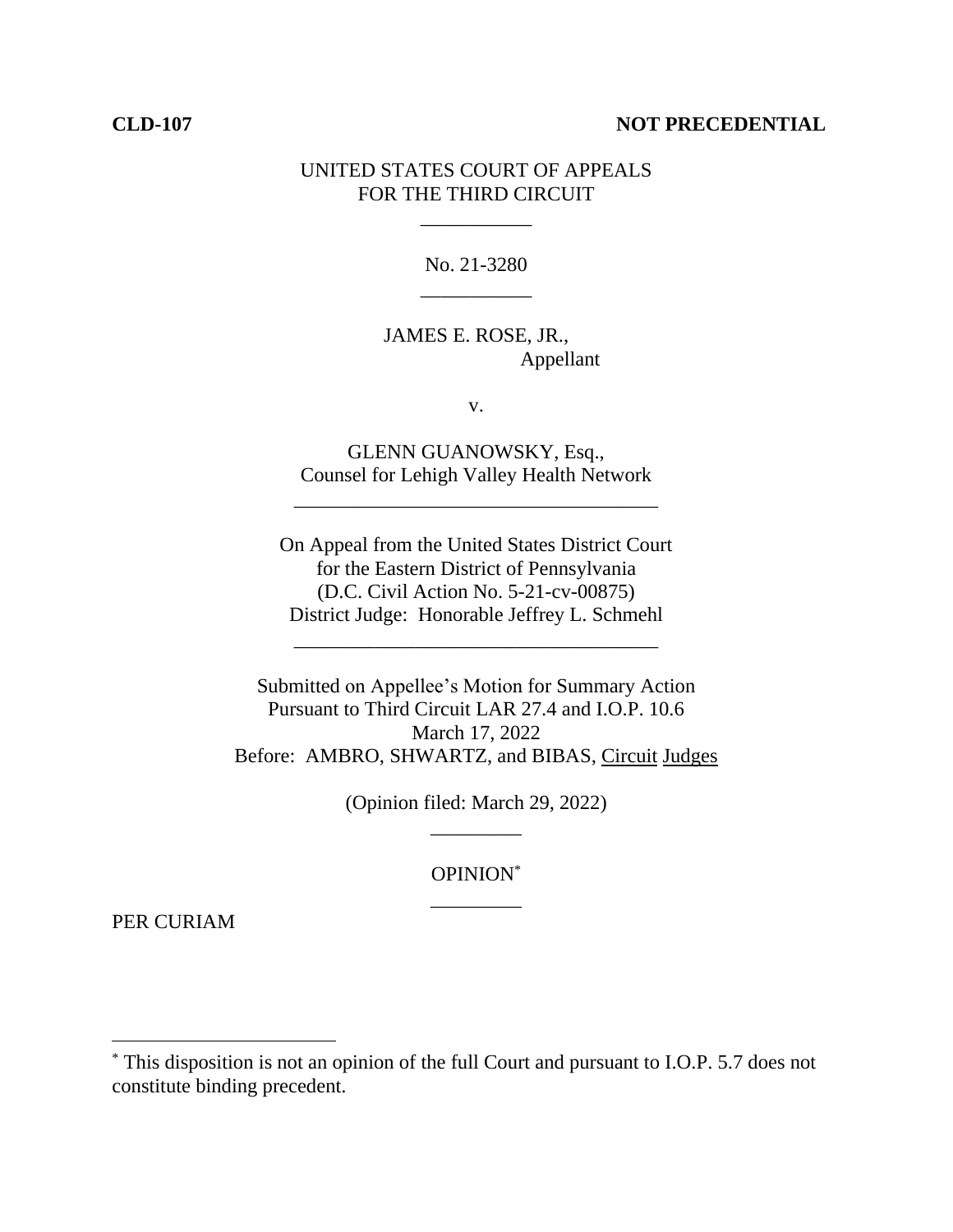James Rose, Jr., appeals pro se from an order of the District Court dismissing his complaint with prejudice. Appellee Glenn Guanowsky has filed a motion for summary affirmance. For the following reasons, we will grant the motion and summarily affirm the District Court's judgment.

I.

In his complaint brought pursuant to 42 U.S.C. §§ 1981, 1985, and 1986, Rose alleged that Guanowsky, who is the Deputy General Counsel for the hospital network at which Rose was formerly a patient, discriminated against him on the basis of race and infringed his First Amendment rights.<sup>1</sup> Essentially, Rose claimed that he was entitled to damages and injunctive relief because Guanowsky asked Rose to refrain from contacting the hospital network's senior management. The District Court dismissed the complaint pursuant to 28 U.S.C. § 1915(e)(2)(B)(ii) for failure to state a claim upon which relief could be granted. Finding that amendment would be futile, the District Court denied leave to amend. Rose appealed. $2$ 

II.

<sup>&</sup>lt;sup>1</sup> Rose specifically denied that the complaint was brought pursuant to 42 U.S.C. § 1983.

<sup>&</sup>lt;sup>2</sup> Rose filed a document in the District Court, taking exception to the court's liberal construction of his complaint as presenting a § 1983 claim.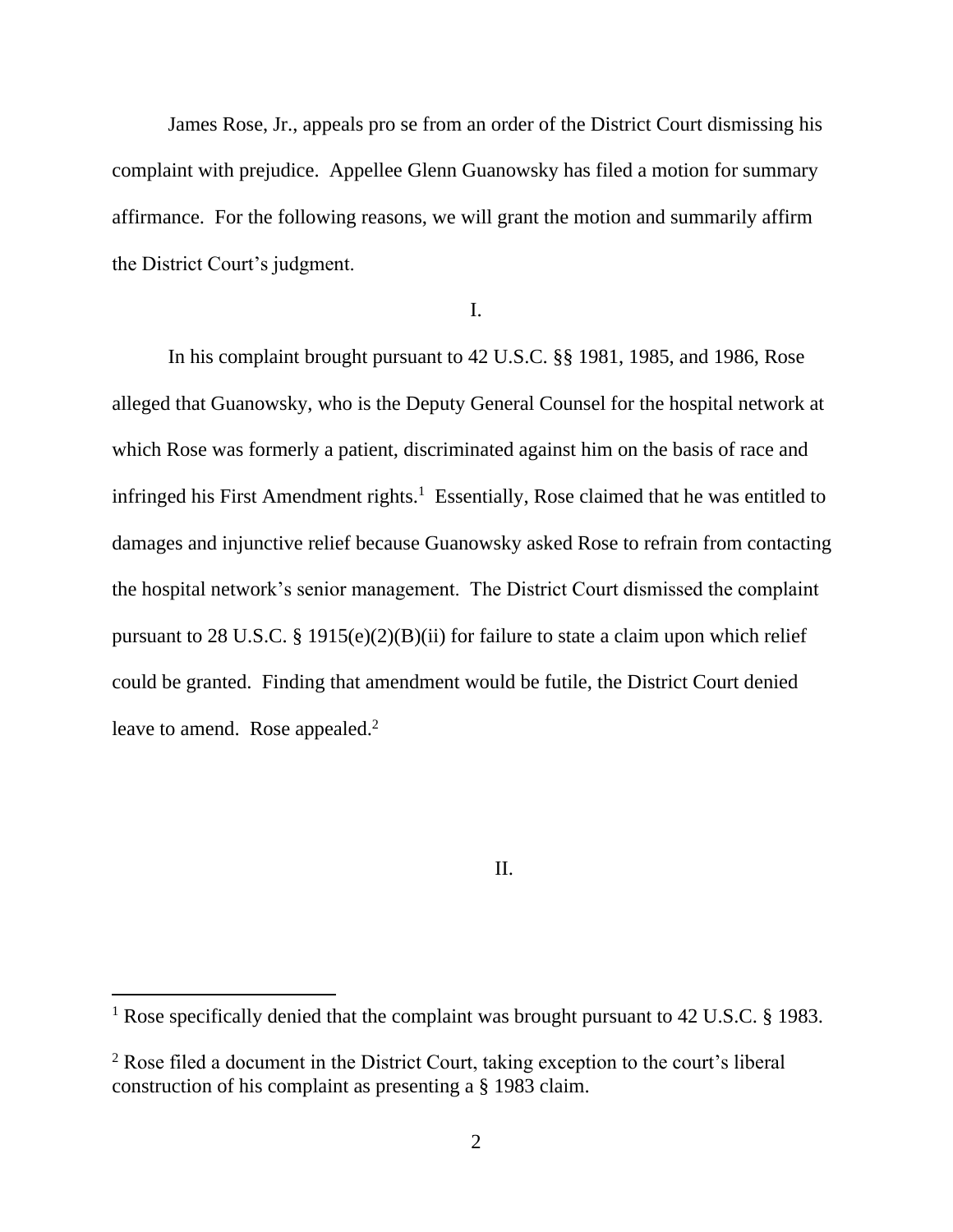We have jurisdiction over this appeal pursuant to 28 U.S.C. § 1291. Our review of a sua sponte dismissal for failure to state a claim pursuant to  $\S 1915(e)(2)(B)(ii)$  is de novo. See Allah v. Seiverling, 229 F.3d 220, 223 (3d Cir. 2000). We review the District Court's denial of leave to amend for abuse of discretion, although we review de novo the determination that amendment would be futile. U.S. ex rel. Schumann v. AstraZeneca Pharms. L.P., 769 F.3d 837, 849 (3d Cir. 2014). We may summarily affirm if the appeal fails to present a substantial question. See Murray v. Bledsoe, 650 F.3d 246, 247 (3d Cir. 2011) (per curiam); 3d Cir. L.A.R. 27.4; 3d Cir. I.O.P. 10.6.

### III

We discern no error in the District Court's dismissal of Rose's complaint. First, even if liberally construed, <u>see Erickson v. Pardus</u>, 551 U.S. 89, 94 (2007) (per curiam), Rose's claims are supported only by conclusory allegations that Guanowsky's actions were racially motivated.<sup>3</sup> See Ashcroft v. Iqbal, 556 U.S. 662, 678 (2009). Additionally, with respect to his 42 U.S.C. § 1981 claim, Rose's allegation that Guanowsky discriminated against him in preventing him from communicating with senior management does not implicate any of the activities enumerated in that statute, such as making and enforcing contracts. See Brown v. Philip Morris Inc., 250 F.3d 789, 797 (3d Cir. 2001).

<sup>&</sup>lt;sup>3</sup> We note that the District Court acted properly in liberally construing the complaint and testing its claims against what is required to plead a violation of § 1983. However, in the absence of any actionable claim under § 1983, we accept Rose's repeated assertions that he did not proceed under § 1983.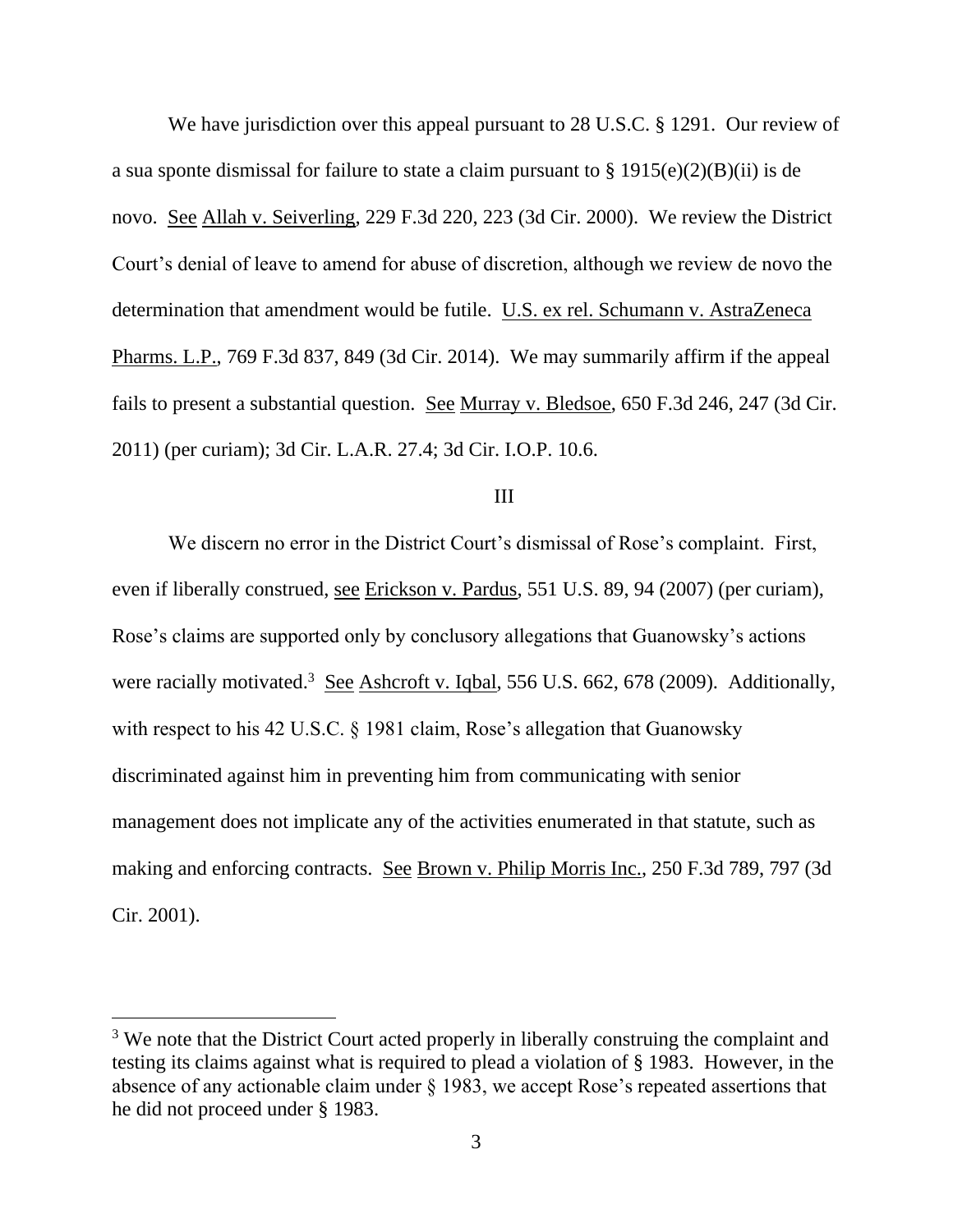As for his claims under §§ 1985 and 1986, statutes that relate to conspiracies to interfere with the civil rights of others, the complaint is devoid of any allegation that Guanowsky conspired with anyone to discriminate against Rose. Within the supporting documentation is only one passing reference to a conspiracy between Guanowsky and Rose's former physician, which is conclusory and unsupported by any details within the complaint. See Iqbal, 556 U.S. at 678. Rose has accordingly failed to "assert facts from which a conspiratorial agreement can be inferred," which is fatal to his  $\S 1985$  claim.<sup>4</sup> Great Western Mining & Mineral Co. v. Fox Rothschild LLP, 615 F.3d 159, 178 (3d Cir. 2010).

Rose's § 1985(3) claim is further insufficient because "an alleged conspiracy to infringe First Amendment rights is not a violation of §1985(3) unless it is proved that the state is involved in the conspiracy or that the aim of the conspiracy is to influence the activity of the state." United Bhd. of Carpenters & Joiners of Am., Local 610 v. Scott, 463 U.S. 825, 830 (2004). We agree with the District Court that Rose has not alleged facts demonstrating that Guanowsky, an attorney for a private hospital network, is a state actor. See Angelico v. Lehigh Valley Hosp., Inc., 184 F.3d 268, 277 (3d Cir. 1999) (holding that private individuals sued for actions taken in their roles as attorneys cannot be state actors solely based on their positions as officers of the court). Contrary to Rose's contentions, a private entity's conduct does not constitute state action by virtue of

<sup>&</sup>lt;sup>4</sup> Because the other two subsections of § 1985 clearly do not apply here, see 42 U.S.C. § 1985(1) (concerning conspiracies to prevent officers from performing their duties); 42 U.S.C. § 1985(2) (concerning conspiracies to obstruct justice or intimidate a party, witness, or juror), the District Court properly analyzed the claim under § 1985(3).